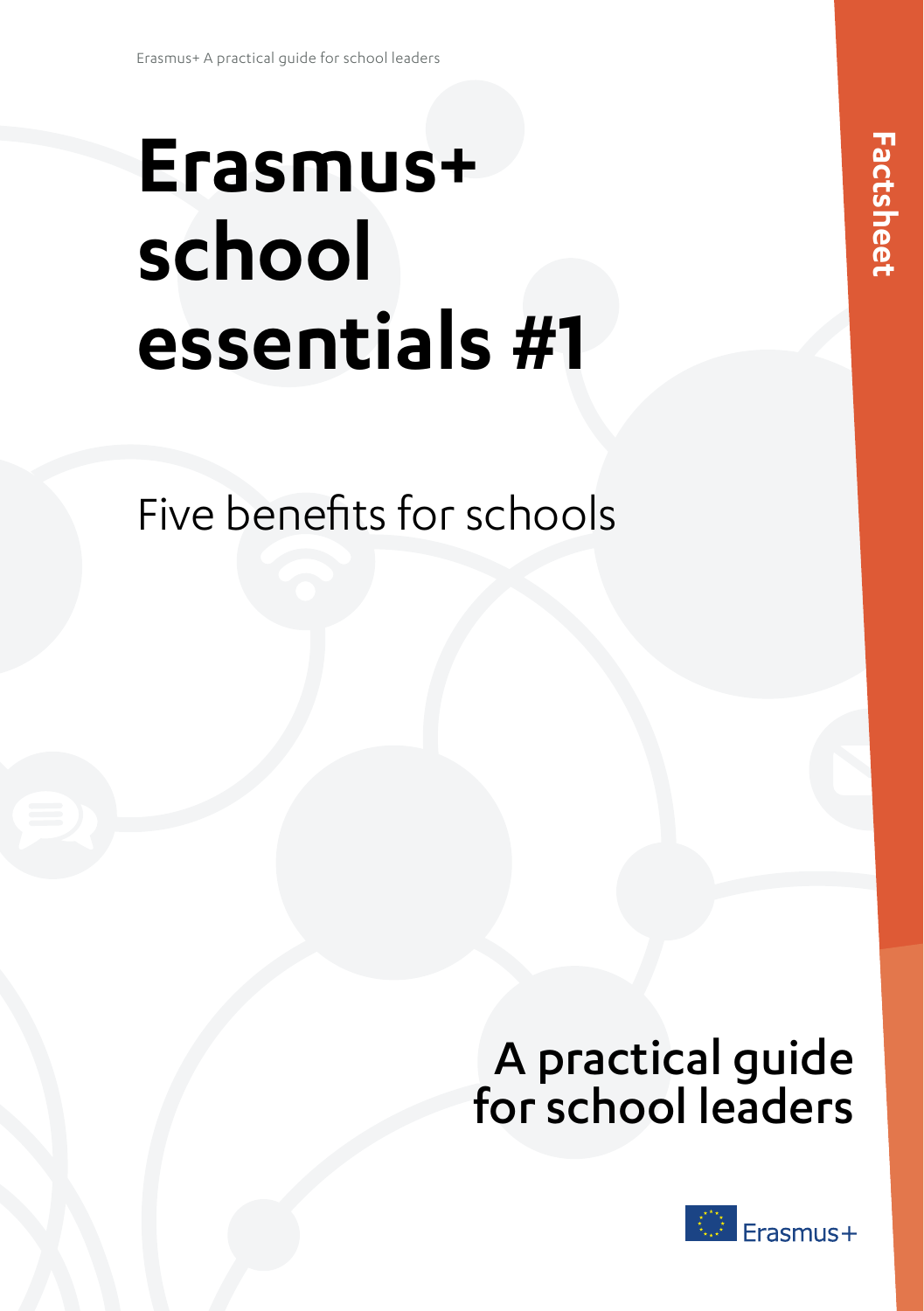## Five benefits for schools

Erasmus+ can provide your school with funded opportunities to engage in international activities with lasting benefits for you as a school leader, your pupils, teachers, the school and the wider community. Funding is available in the form of grants which aim to contribute to activities supporting education and training within your school.

Here are five ways in which your school could benefit:

### Five benefits of Erasmus+

- **Improve teaching and learning**
- **Expand pupils' horizons**
- Provide professional development
- Raise your school's profile
- Connect with stakeholders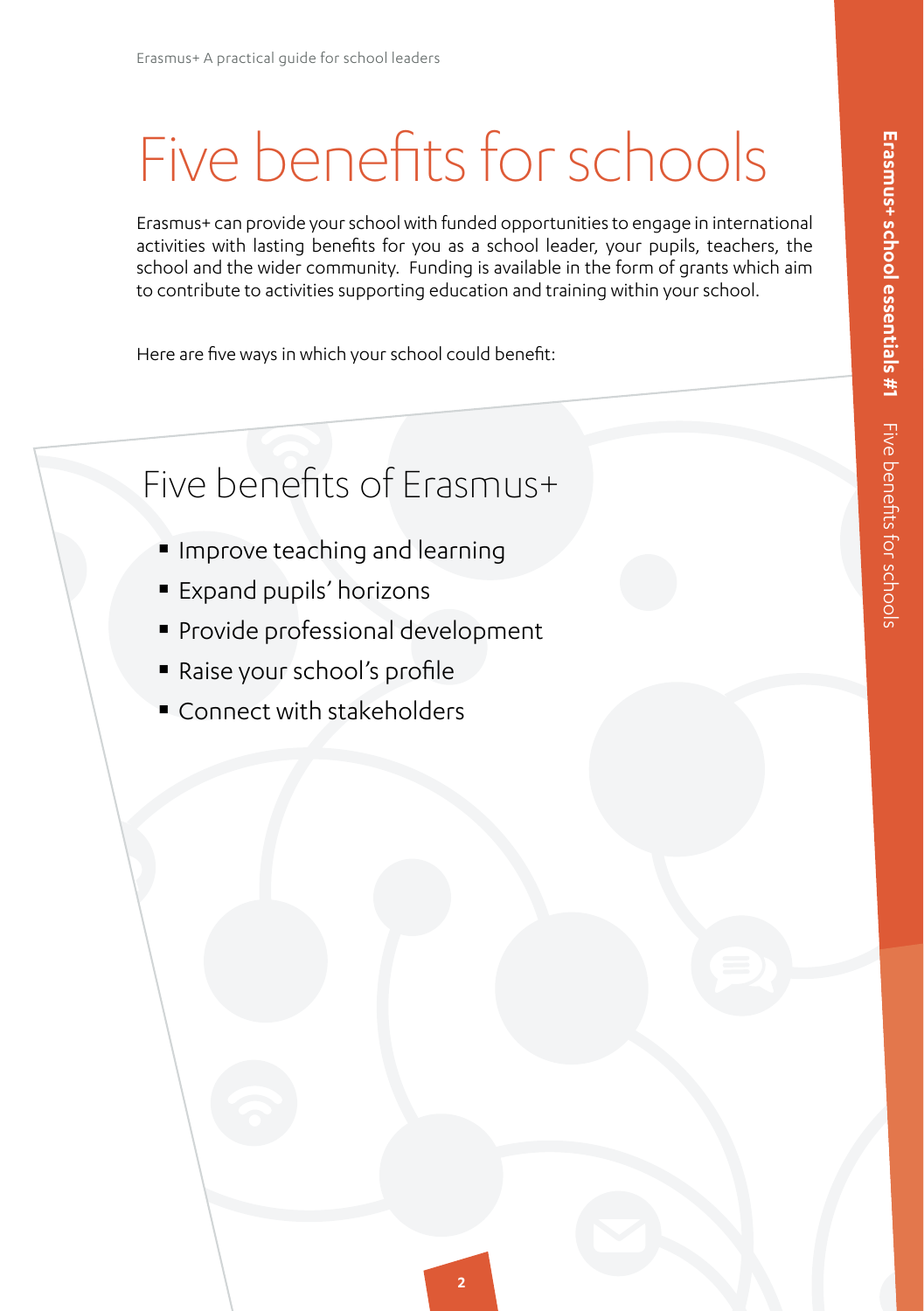### #1 Improve teaching and learning

Whether the aim is to improve teaching or curricula, foster interdisciplinary learning, develop new curricula, or integrate technology in the classroom - you can achieve it with Erasmus+. European activities provide opportunities for staff and pupils to develop and reflect on learning and teaching together with staff and pupils from other schools and organisations (such as universities, libraries, museums and science centres).

'  $\blacksquare$  This project has had a strong impact on the pedagogical approach of my school... As the educational content was related to the partnership project, motivation was continually reinforced for all aspects of learning.'

Jean-Pierre Marcadier, Teacher, France

#### #2 Expand pupils' horizons and raise their aspirations

An Erasmus+ project can enable staff and pupils to work with partner schools on learning activities and learn from visiting teachers and pupils.

Through collaborative activities with peers in other countries, pupils can move beyond the textbook and explore data, knowledge and experiences in a direct and immediate way. In this way, pupils develop intercultural understanding and gain new perspectives on their own learning.

Pupils can also collaborate online through eTwinning activities, which provide a real audience for their work, as well as opportunities to improve ICT, linguistic and interpersonal skills.

### #3 Provide unique professional development experiences for school staff

Giving staff the opportunity to get involved with international professional development opportunities is a great way to invigorate your team. The activities enable teachers and other school employees to acquire new learning and teaching methods and tools, and explore a variety of learning and teaching practice across Europe. Often the Erasmus+ activities are a catalyst for change – for participants and the whole school.

'  $\blacksquare$  The school staff were linked by joint activities, and their newly acquired competencies contributed to their personal and professional development. Teaching methods were improved…Thanks to the project, students have been able to learn effortlessly and with joy.'

#### Lucija Puljak, School Principal, Croatia